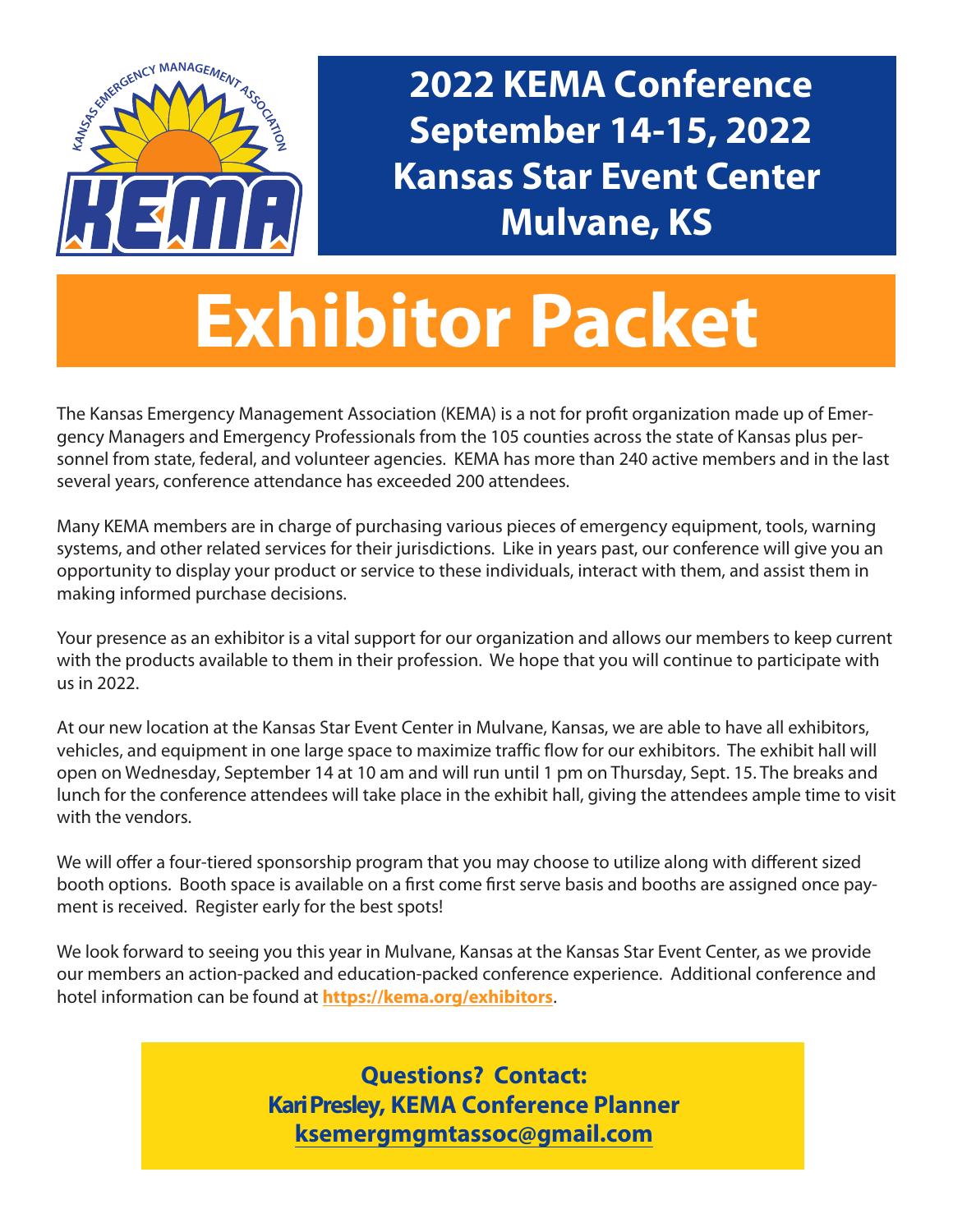## **Registration**

All registrations will be completed online at **kema.org/exhibitors**. Online and check payment options are available.

Registration is accepted on a first come, first serve basis and *booths will not be assigned until payment is received*.

## **Exhibit Diagram**

View the diagram at **kema.org/exhibitors** to view your booth options. On the registration form, please list your top three preferences. KEMA will try to assign your booth based on your preferences, but we also consider sponsorship levels, competing companies, and other factors. Thanks for your understanding.

## **Booth Sizes and Details**

**Booth** – 10'x10' booth space **Large Booth** – 10'x20' booth space

Standard booth spaces include 1 table, and large booths include two tables. All booths include two chairs, electricity, and wifi.

The exhibit fee also includes: two lunch tickets for staff on Wednesday and Thursday and two tickets for the Wednesday Vendor Night Reception.

Additional meal tickets can be purchased for \$50 per person to include lunch both days. Thursday banquet tickets are not included, but are available at a cost of \$45 each.

## **Deadlines**

- **• August 15** Sponsorships and payments are due.
- **• August 16** All booth prices go up by \$100.
- **• August 31** Final registration and payment deadline for all booths.

**See our sponsorship opportunities on the next page to see how you can support KEMA and gain more exposure at the conference.**

### **2022 Exhibitor Options and Prices**

| <b>Early Registration - before Aug. 15</b> |          |  |
|--------------------------------------------|----------|--|
| <b>Booth - 10'x10'</b>                     | \$400.00 |  |
| Large Booth - 10'x20'                      | \$700.00 |  |
|                                            |          |  |

### **After Aug. 15, all booth prices increase by \$100.**

### **Other Options**

| Wed/Thurs Lunch Ticket                                                                                    | 550.00 each  |
|-----------------------------------------------------------------------------------------------------------|--------------|
| <b>Banquet Ticket</b>                                                                                     | \$45.00 each |
| <b>BAR Hills and all and and a study of a started and and a final started and a final started and the</b> |              |

**\*All booths come with electricity and internet included in the price.** *Special booth space may require an additional fee. Call with questions - 913-804-6131.*

### **Exhibitor Schedule at-a-glance\***

### **Wednesday, Sept. 14**

| 8 am - 10 am     | Exhibitor check in/        |
|------------------|----------------------------|
|                  | booth setup                |
| 10 <sub>am</sub> | <b>Exhibit Hall Opens</b>  |
| $5-7$ pm         | <b>Exhibitor Reception</b> |
|                  |                            |

### **Thursday, Sept. 15**

|                   | Breakfast provided with a hotel room reservation |
|-------------------|--------------------------------------------------|
| 7:00 am           | <b>Exhibit Hall Opens</b>                        |
| $1:00 \text{ pm}$ | <b>Exhibit Hall Closes/</b>                      |
|                   | <b>Exhibitor Move-Out</b>                        |
|                   |                                                  |

Breaks and lunch on Wednesday and Thursday will be held in the exhibit hall along with the exhibitor reception Wednesday night. These will be peak times that attendees will visit the exhibit hall and visit your booths.

*\*This schedule is tentative and is subject to change without notice. We will publish the official break times closer to the conference.*

## **Liability Statement**

The vendor, upon submitting a registration, agrees they will be fully responsible to pay for any and all damages to property owned by the hotel, their owners or managers, which results from any act or omission of vendor. Vendor agrees to hold harmless KEMA, its members, directors and representatives, from any and all claims of injury, loss or damage that may occur to the vendor, the vendor's employees, or the vendor's property from any cause whatsoever.